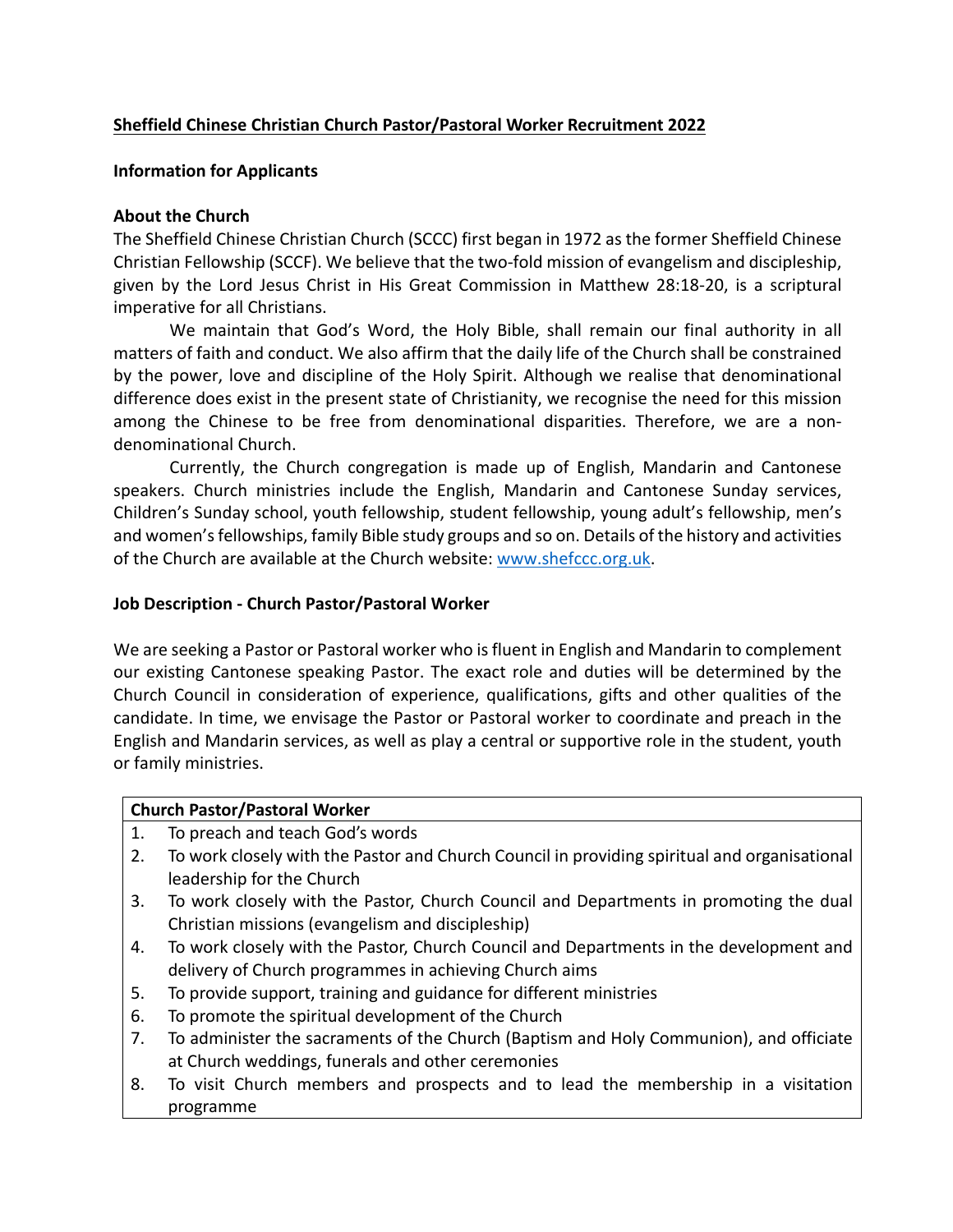- 9. To conduct premarital, vocational, family, bereavement, counseling sessions as needed and to advise other professional help if needed
- 10. To supervise other members of the church staff according to staff organisation
- 11. To lead the Church in cooperating with churches and organization in the promotion of the dual Christian missions and Church aims
- 12. To report to the Pastor and Church Council of development of Church programmes and ministries
- 13. To serve as a representative in the liaison and collaboration with external organisations.
- 14. To identify staff training needs and to advise the Church Council of available training opportunities
- 15. To perform other duties as required and appropriate to the role

## **Personal Specifications**

| Firm and mature Christian faith nurtured by a strong devotional life                       | F |
|--------------------------------------------------------------------------------------------|---|
| Devotion to serve God and His Church                                                       | E |
| Committed to faithful Biblical teaching and preaching                                      | E |
| A burden to serve the Chinese community in Britain                                         | E |
| Passionate about evangelism and discipleship in the Chinese community in Britain           | E |
| Humility and willingness to work with the Church Council and other Church members          | E |
| Willingness to work with others in non-denominational contexts                             | E |
| A qualification and experience in theology or pastoral care                                | E |
| In agreement with the Church Constitution                                                  | E |
| Ability to plan, deliver and evaluate Church programmes                                    | F |
| Ability to nurture the Christian lives of all church family members of all ages            | E |
| Good communication and team working skills                                                 | E |
| Ordination is required for applicants to the Pastor role                                   | E |
| Ability to preach in English fluently                                                      | E |
| Ability to preach in Mandarin fluently                                                     | D |
| Ability to communicate in Cantonese                                                        | D |
| Knowledge of characteristics and needs of the Chinese community in Britain in general and  | D |
| Sheffield and the surrounding areas in specific                                            |   |
| Knowledge of other churches and Christian organizations in Sheffield and Chinese Christian | D |
| organizations in Britain                                                                   |   |
| Good administrative and ICT skills                                                         | D |
| Experience in reaching out to local English speaking communities                           | D |
| Full UK driving license                                                                    | D |

E = Essential; D = Desirable

# **Recruitment Procedure:**

1. Interested individuals are encouraged to schedule a conversation (via email) with the church council chair coordinating the recruitment (contact details below) and to send in a brief A4